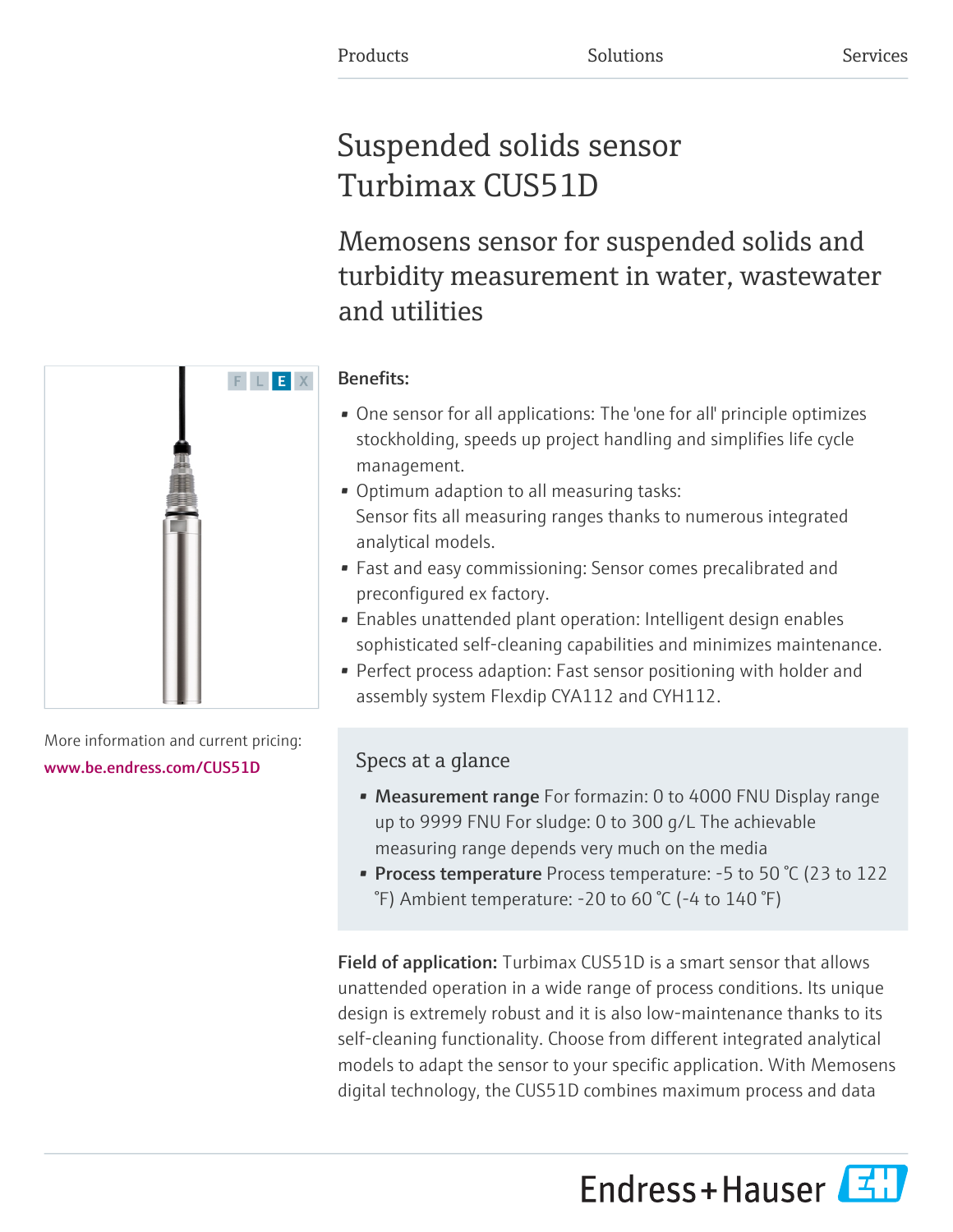integrity with simple operation. It resists corrosion and moisture and enables lab calibration.

### Features and specifications

### Turbidity **Measuring principle**

Four beam alternating light

### Application

Wastewater, process water and primary water treatment applications. Turbidity and suspended solids measurement at all stages of the wastewater treatment process and at primary water treatment applications with medium to high turbidities.

### Installation

Insitu (immersion in process or retractable holder), extractive with sample and flow cell

### Measurement range

For formazin: 0 to 4000 FNU Display range up to 9999 FNU For sludge: 0 to 300 g/L The achievable measuring range depends very much on the media

### Measuring principle

Scattered light in 90°/135° and 4beam cross light

### Design

40 mm sensor, stainless steel

### **Material**

Stainless steel 316L

### Dimension

194 mm x 40 mm